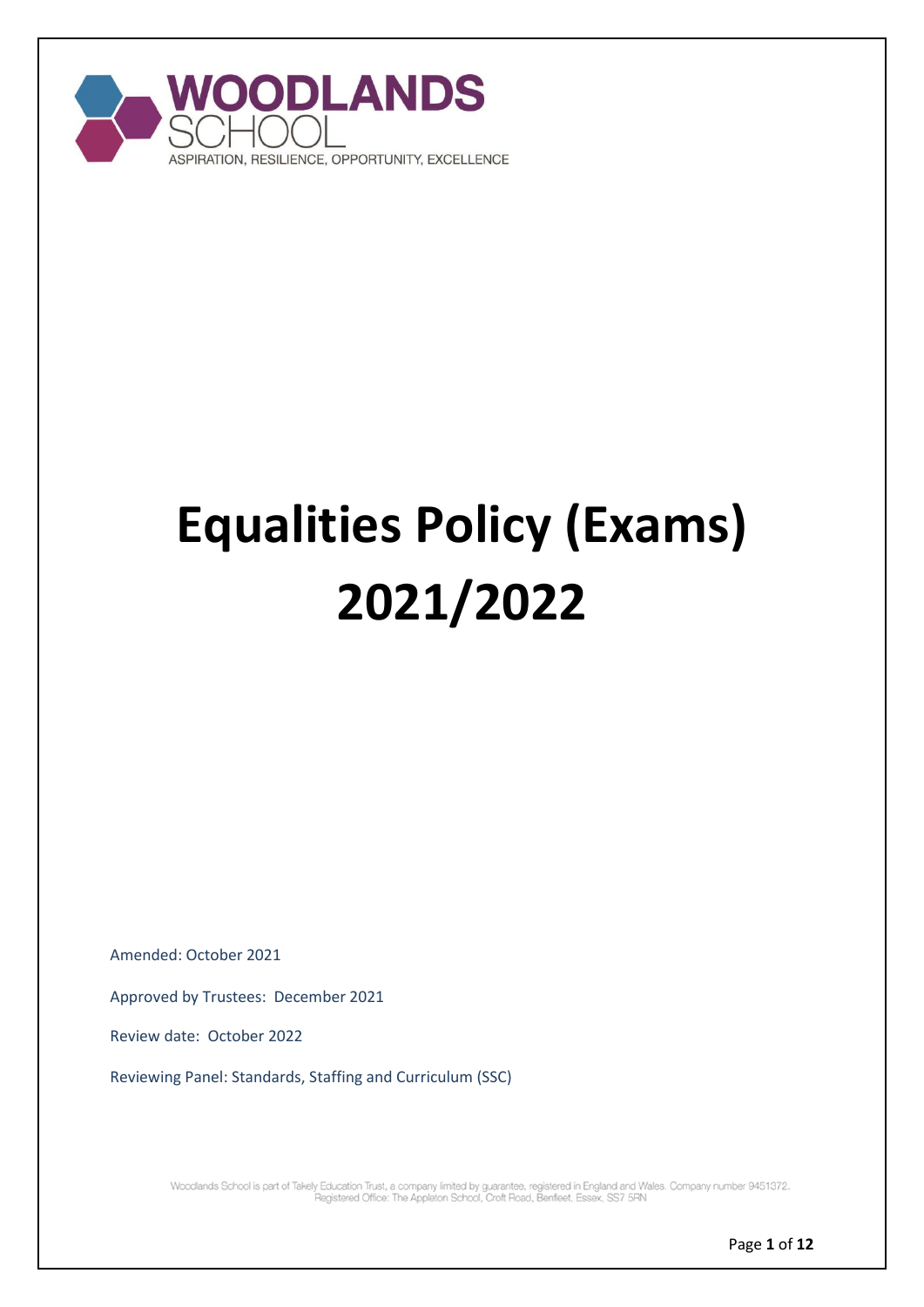# **Key staff involved in the policy**

| Role                              | Name(s)                                                                                                               |
|-----------------------------------|-----------------------------------------------------------------------------------------------------------------------|
| ALS lead/SENCo                    | <b>Hannah Tuna</b>                                                                                                    |
| Senior leader(s)                  | David Wright, Seddeer Amran, Ethan Roberts, Emma Jordan,<br>Hannah Tuna, Nicola White, Dominic Riste, Katie Heseltine |
| Head of centre                    | <b>David Wright</b>                                                                                                   |
| Assessor(s)                       | <b>Lisa Cooper, Education Matters Ltd</b>                                                                             |
| Access arrangement facilitator(s) | Wendy Rouse, Aundrea Robinson, Sam Heley, Lisa Fuller                                                                 |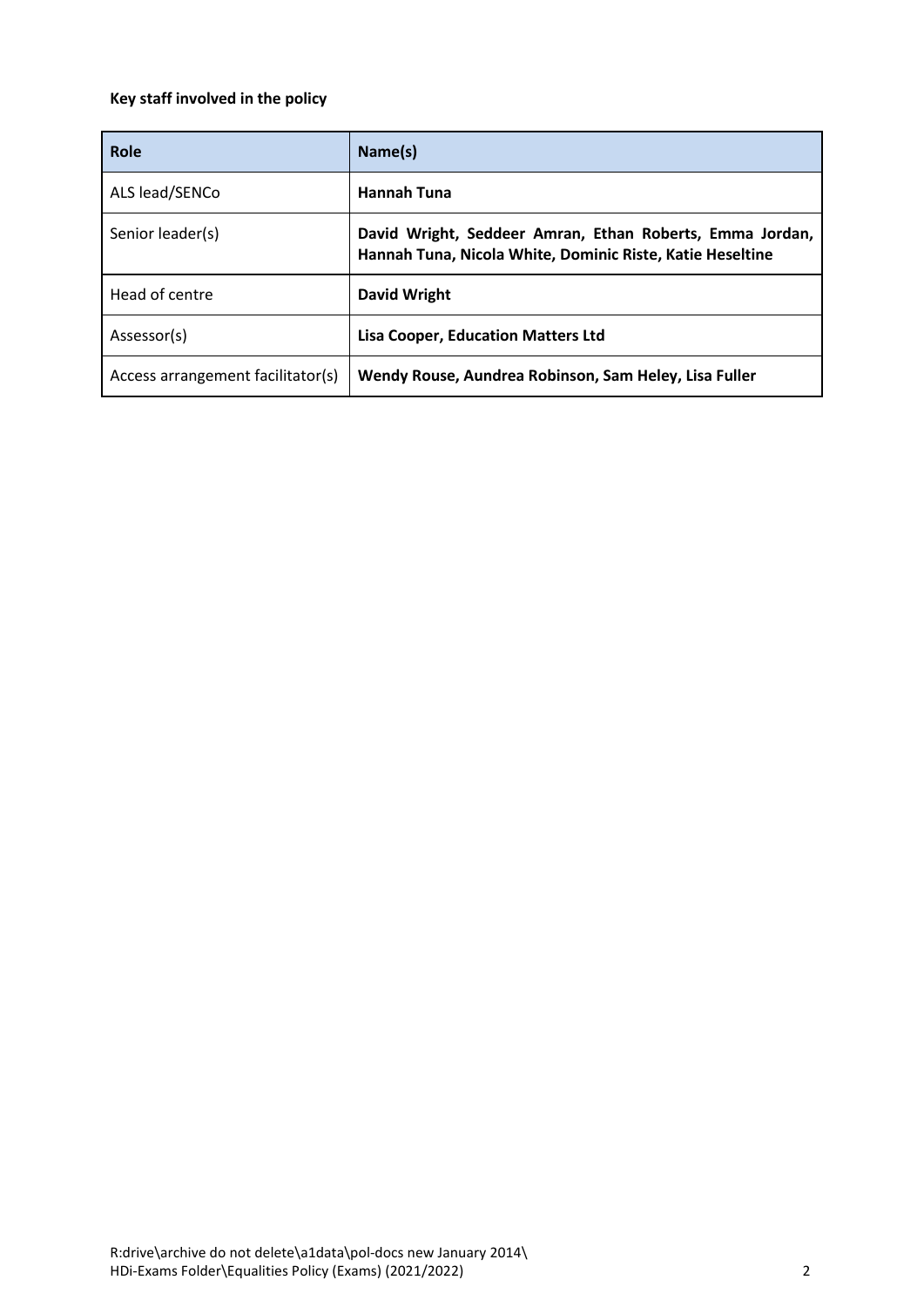# <span id="page-2-0"></span>**Contents**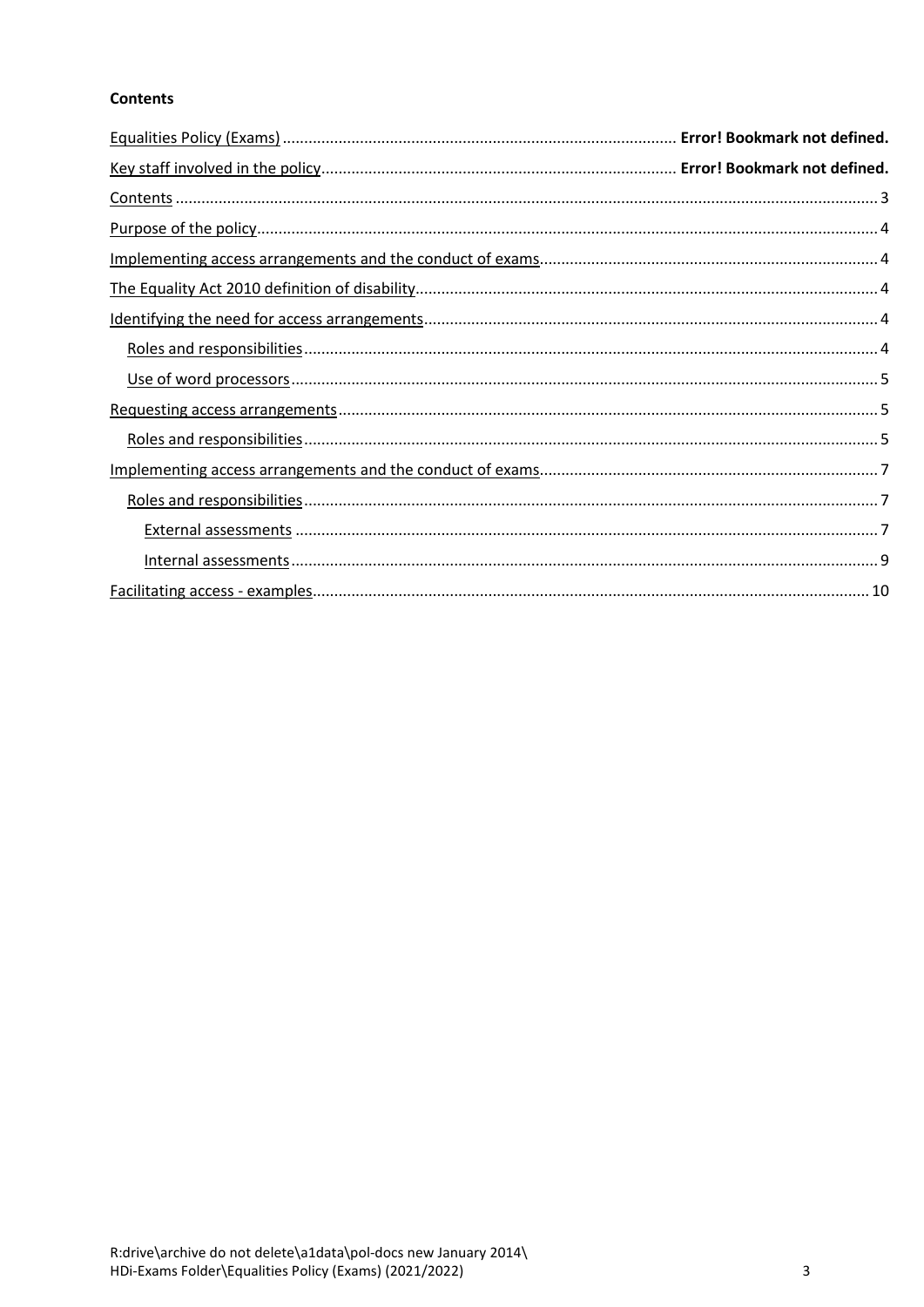# <span id="page-3-0"></span>**Purpose of the policy**

This document is provided as an exams-specific supplement to the centre-wide equalities/disability/accessibility policy/plan which details how the centre will:

 Recognise its duties towards disabled candidates, ensuring compliance with all aspects of the Equality Act 2010†, particularly Section 20 (7). This must include a duty to explore and provide access to suitable courses, through the access arrangements process submit applications for reasonable adjustments and make reasonable adjustments to the service the centre provides to disabled candidates. Where the centre is under a duty to make a reasonable adjustment, the centre must not charge a disabled candidate any additional fee in relation to the adjustment or aid; †or any legislation in a relevant jurisdiction other than England and Wales which has an equivalent purpose and effect

(General Regulations for Approved Centres, section 5.4)

This publication is further referred to in this policy a[s GR](http://www.jcq.org.uk/exams-office/general-regulations)

This policy details how the centre facilitates access to exams and assessments for disabled candidates, as defined under the terms of the Equality Act 2010, by outlining staff roles and responsibilities in relation to:

- identifying the need for appropriate arrangements, reasonable adjustments and/or adaptations (referred to in this policy as 'access arrangements')
- requesting access arrangements
- implementing access arrangements and the conduct of exams
- good practice in relation to the Equality Act 2010

# <span id="page-3-1"></span>**The Equality Act 2010 definition of disability**

A definition is provided on page 9 of the JCQ publication (Adjustments for candidates with disabilities and learning difficulties) Access Arrangements and Reasonable Adjustments 2021-2022

This publication is further referred to in this policy a[s AA](http://www.jcq.org.uk/exams-office/access-arrangements-and-special-consideration/regulations-and-guidance)

#### <span id="page-3-2"></span>**Identifying the need for access arrangements**

#### <span id="page-3-3"></span>**Roles and responsibilities**

#### **Head of centre**

- Is familiar with the entire contents, refers to and directs relevant centre staff to the annually updated JCQ publications including [GR](http://www.jcq.org.uk/exams-office/general-regulations) and [AA](http://www.jcq.org.uk/exams-office/access-arrangements-and-special-consideration/regulations-and-guidance)
- Ensures the quality of the access arrangements process within the centre
- Ensures an appropriately qualified assessor(s) is appointed evidence of the assessor's qualification(s) is obtained before he/she assesses candidates and that evidence of the qualification(s) of the person(s) appointed is held on file
- Presents when requested by a JCQ Centre Inspector, evidence of the assessor's qualification

#### **Senior leader(s)**

 Are familiar with the entire contents of the annually updated JCQ publications including [GR](http://www.jcq.org.uk/exams-office/general-regulations) and [AA](http://www.jcq.org.uk/exams-office/access-arrangements-and-special-consideration/regulations-and-guidance)

#### **Additional learning support (ALS) lead/Special educational needs coordinator (SENCo)**

- Has full knowledge and understanding of the contents, refers to and directs relevant centre staff to the annually updated JCQ publicatio[n AA](http://www.jcq.org.uk/exams-office/access-arrangements-and-special-consideration/regulations-and-guidance)
- Ensures staff roles, responsibilities and processes in identifying, requesting and implementing access arrangements for candidates (including private candidates) are clearly defined and documented
- Ensures the assessment process is administered in accordance with the regulations and that the correct procedures are followed as per Chapter 7 of AA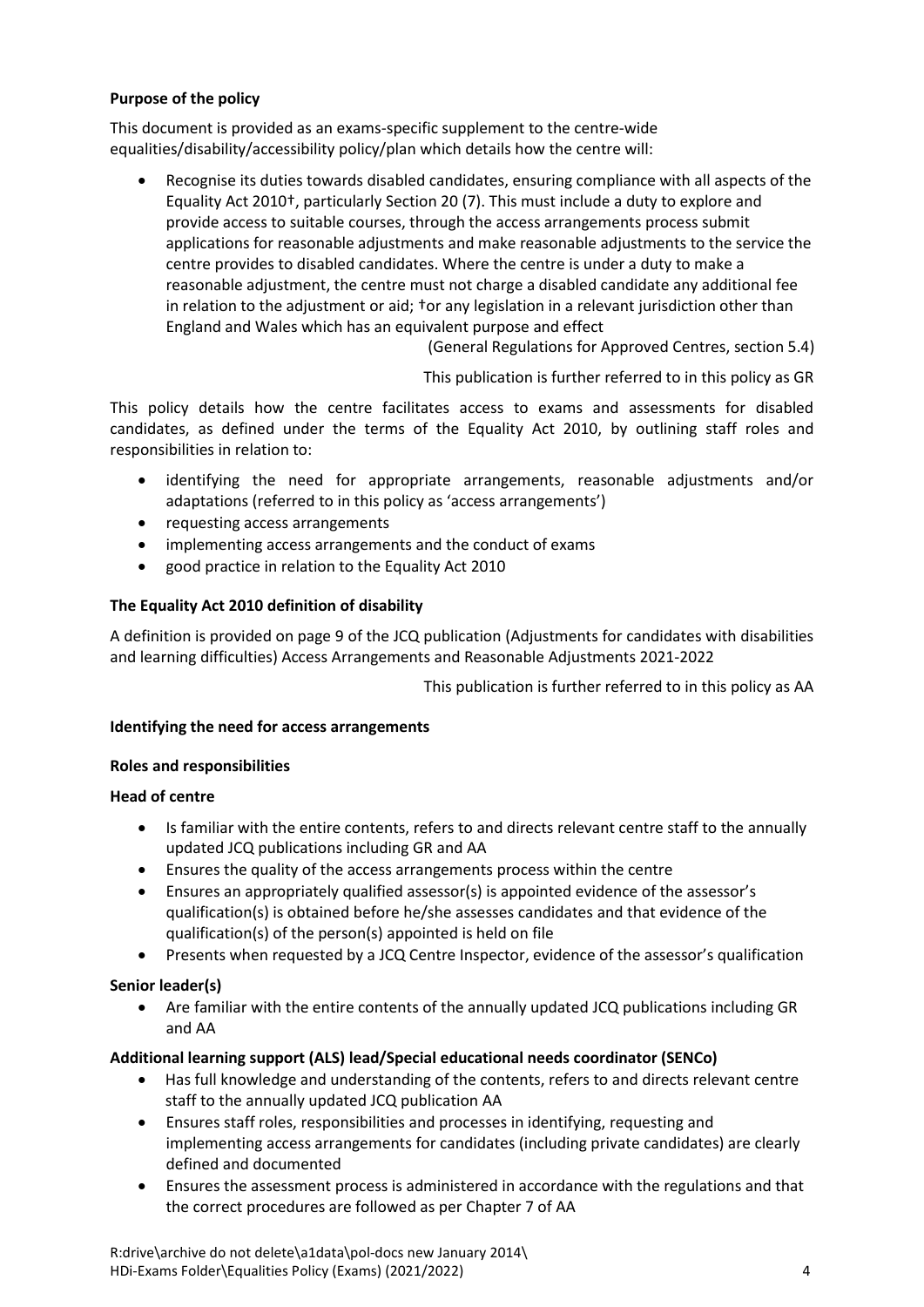- Leads on the access arrangements process to facilitate access for candidates
- Defines and documents roles, responsibilities and processes in identifying, requesting and implementing access arrangements (Access arrangements policy)
- Provides a policy on the use of word processors in exams and assessments
- Ensures arrangements put in place for exams/assessments reflect a candidate's normal way of working within the centre
- Ensures the need for access arrangements for a candidate is considered on a subject by subject basis
- Presents when requested by a JCQ Centre Inspector, evidence of the assessor's qualification
- Works with teaching staff, relevant support staff and the exams officer to ensure centredelegated and awarding body approved access arrangements are put in place for candidates taking internal and external exams/assessments
- Completes appropriate documentation as required by the regulations of JCQ and the awarding body
- Ensure a statement is provided which details the criteria the centre uses to award and allocate word processors for exams
- Presents when requested by a JCQ Centre Inspector, evidence of the assessor's qualification

#### **Teaching staff**

- Inform the ALS lead/SENCo of any support that might be needed by a candidate
- Provide information to evidence the normal way of working of a candidate

**Support staff** (for example, Learning Support Assistants, Teaching Assistants and Communication Support Workers)

- (where appropriate) Provide comments/observations to support the ALS lead/SENCo to 'paint a holistic picture of need', confirming normal way of working for a candidate
- Provide information to evidence the normal way of working of a candidate

#### **Exams Officer**

- Ensures a policy demonstrating the centre's compliance with relevant legislation is in place
- Deploys invigilators for access rooms in line with JCQ regulations to accommodate access arrangements in place.

#### **Assessor of candidates with learning difficulties**

(An assessor of candidates with learning difficulties will be an appropriately qualified access arrangements assessor/psychologist/specialist assessor)

Has detailed understanding of the JCQ publication [AA](http://www.jcq.org.uk/exams-office/access-arrangements-and-special-consideration/regulations-and-guidance)

#### <span id="page-4-0"></span>**Use of word processors**

The Word processor policy (exams) is available to view on our website www.woodlandsschool.org.uk and in the Exams Office.

A centre **must** have a policy on the use of word processors… A member of the centre's senior leadership team **must** produce a statement for inspection purposes which details the criteria the centre uses to award and allocate word processors for examinations. [\(AA](http://www.jcq.org.uk/exams-office/access-arrangements-and-special-consideration/regulations-and-guidance) 5.8)

#### <span id="page-4-1"></span>**Requesting access arrangements**

#### <span id="page-4-2"></span>**Roles and responsibilities**

**ALS lead/SENCo**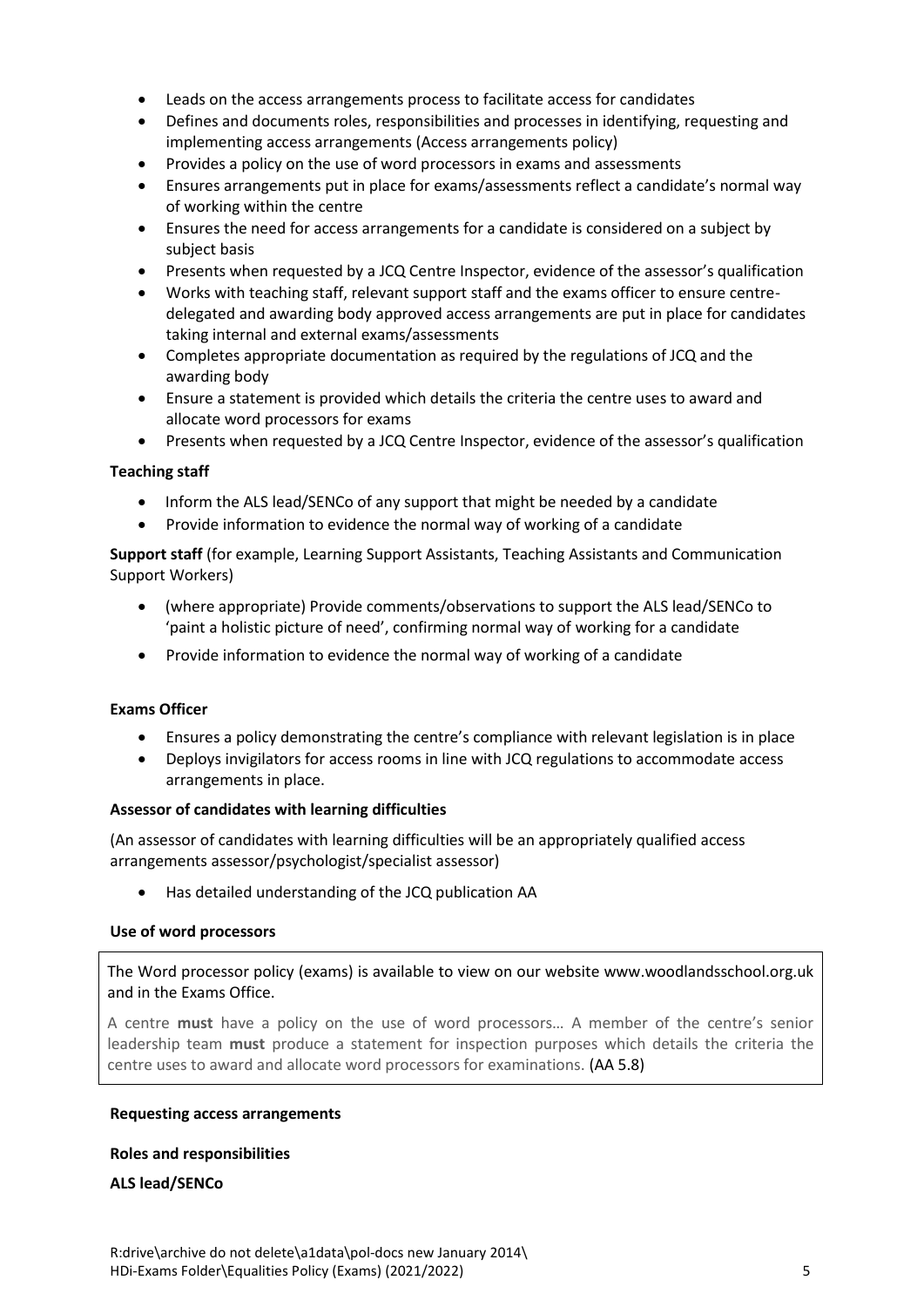- Determines if the arrangements identified for a candidate require prior approval from the awarding body before the arrangements are put in place or if approval is centre-delegated
- Follows guidance in AA Section 8 to process approval applications for access arrangements for those qualifications included
- Applies for approval where this is required, through Access arrangements online (AAO), or through the awarding body where qualifications sit outside the scope of AAO
- Ensures appropriate and required evidence is held on file to confirm validation responses in AAO including (where required) the completion of JCQ Form 8 (Application for access arrangements – Profile of learning difficulties), and/or centre based evidence including concise file note(s) on centre headed paper, signed and dated, and a body of evidence to substantiate the candidate's normal way of working within the centre (Form 8 must only be used for candidates with learning difficulties who are not subject to a current EHCP or Statement of Special Educational Needs or those requiring a Language Modifier.)
- Ensures the names of all other assessors, who are assessing candidates studying qualifications covered by AAO, are entered into AAO to confirm their status including any professionals working outside the centre
- Confirms by ticking the 'Confirmation' box prior to submitting the application for approval that the 'malpractice consequence statement' has been read and accepted
- Makes an awarding body referral through AAO where the initial application for approval may not be approved by AAO, where it is deemed by the centre that the candidate does meet the criteria for the arrangement(s)
- Ensures that arrangements, and approval where required, are in place before a candidate takes his/her first exam or assessment (which is externally assessed or internally assessed/externally moderated)
- Ensures that were approval is required the application is processed on time and no later than the awarding body's published deadline
- Maintains a file/e-folder for each candidate (the required documentation for a candidate will either be all in hard copy within the candidate's file or all in electronic format within the candidate's e-folder) that will include:
	- o completed JCQ/awarding body application forms and evidence forms
	- o appropriate evidence to support the need for the arrangement where required
	- o appropriate evidence to support normal way of working within the centre
- in addition, for those qualifications covered by AAO (where approval is required), a printout/PDF of the AAO approval and a signed candidate personal data consent form (which provides candidate consent to their personal details being shared)
- Presents the files/e-folders when requested by a JCQ Centre Inspector and addresses any queries/questions raised

# **Access arrangement facilitator(s)**

- Ensures where form 8 is required to be completed, the form is signed (a handwritten, electronic or typed signature is acceptable) and dated as required prior to approval being sought and that the form is provided for processing and inspection purposes (This may be a hard copy paper version or an electronic version)
- If the SENCo is unavailable, presents the files/e-folders of access arrangements candidates when requested by a JCQ Centre Inspector and addresses any queries/questions raised
- Liaises with teaching staff regarding any appropriate modified paper requirements for candidates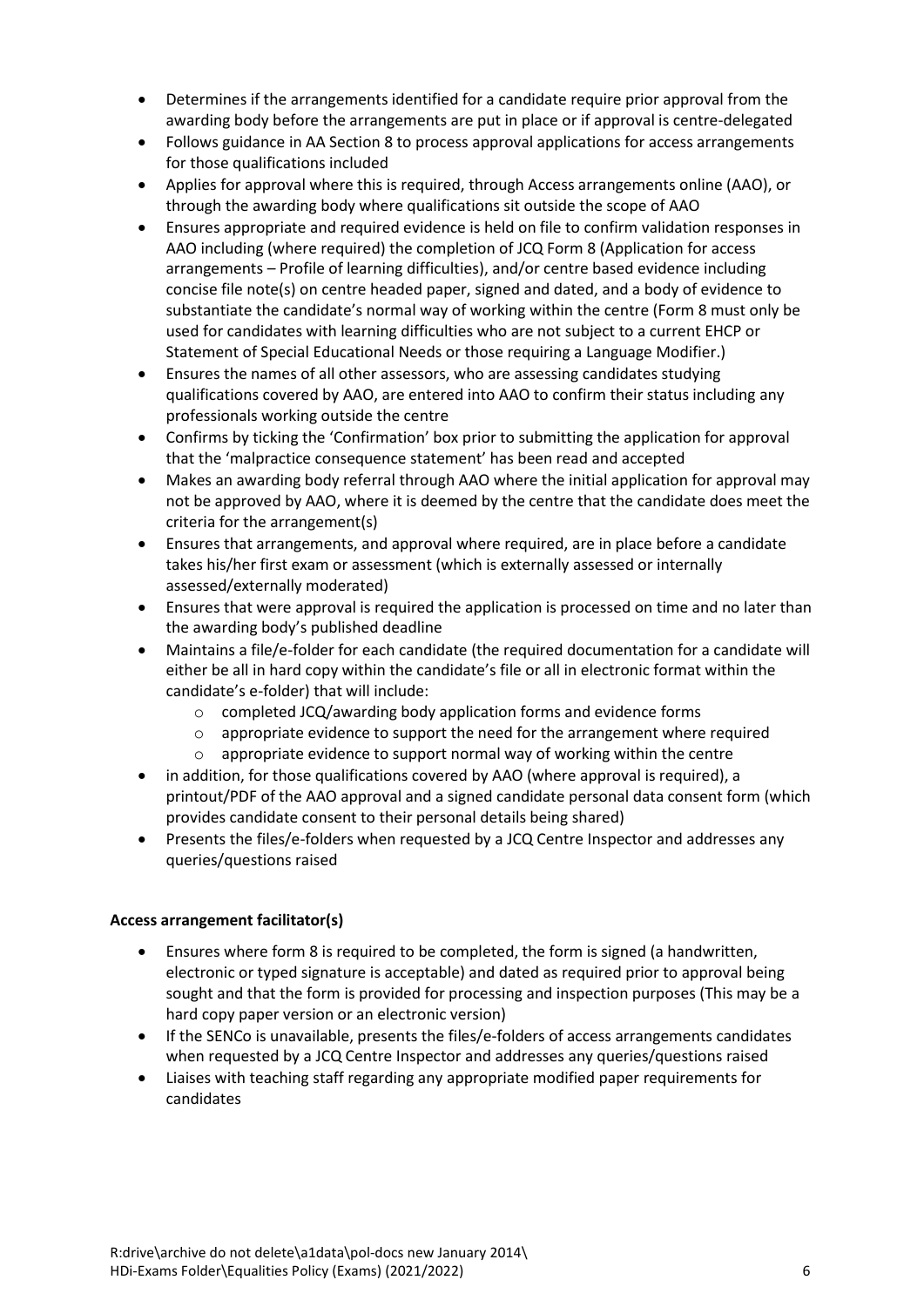# **Exams officer (EO)**

- Is familiar with the entire contents of the annually updated JCQ publication [GR](http://www.jcq.org.uk/exams-office/general-regulations) and is aware of information contained in [AA](http://www.jcq.org.uk/exams-office/access-arrangements-and-special-consideration/regulations-and-guidance) where this may be relevant to the EO role
- Liaises with the SENCo to ensure arrangements are in place to either order a non-interactive electronic (PDF) question paper or to open question paper packets in the secure room within 90 minutes of the published starting time for the exam where the centre is permitted to modify a timetabled written component exam paper (copy on coloured paper, enlarge to A3 or copy to single sided print)
- Under the instruction of the SENCo following the appropriate process (using AAo for those qualifications included in the tool), orders published modified papers, by the awarding body's deadline for the exam series, where these may be required for a candidate

#### <span id="page-6-0"></span>**Implementing access arrangements and the conduct of exams**

#### <span id="page-6-1"></span>**Roles and responsibilities**

#### <span id="page-6-2"></span>**External assessments**

These are assessments which are normally set and marked/examined by an awarding body which must be conducted according to awarding body instructions and/or the JCQ publication [Instructions](http://www.jcq.org.uk/exams-office/ice---instructions-for-conducting-examinations)  [for conducting examinations](http://www.jcq.org.uk/exams-office/ice---instructions-for-conducting-examinations) (ICE).

#### **Head of centre**

- Supports the SENCo, the exams officer and other relevant centre staff in ensuring appropriate arrangements, adjustments and adaptations are in place to facilitate access for disabled candidates to exams
- Is familiar with the instructions for Invigilation arrangements for candidates with access arrangements and Access arrangements in ICE 2021-2022

# **ALS lead/SENCo**

- Ensures appropriate arrangements, adjustments and adaptations are in place to facilitate access for candidates where they are disabled within the meaning of the Equality Act (unless a temporary emergency arrangement is required at the time of an exam)
- Ensures a candidate is involved in any decisions about arrangements, adjustments and/or adaptations that may be put in place for him/her and ensures the candidate understands what will happen at exam time
- Ensures exam information (JCQ information for candidates documents, individual exam timetable etc.) is adapted where this may be required for a disabled candidate to access it
- Ensures that prior to any arrangements being put in place checks are made that arrangements do not impact on any assessment criteria/competence standards being tested
- Ensures that any arrangements put in place do not unfairly disadvantage or advantage disabled candidates
- Appoints appropriate centre staff as facilitators to support candidates (practical assistant, prompter, Language Modifier, reader, scribe or Communication Professional)
- Ensures facilitators supporting candidates are appropriately trained and understand the rules of the particular access arrangement(s)
- Ensures a record of the content of training given to those facilitating an access arrangement for a candidate under examination conditions is kept and retained on file until the deadline for reviews of marking has passed or until any appeal, malpractice or other results enquiry has been completed, whichever is later
- Ensures a facilitator acting as a prompter is aware of the appropriate way to prompt depending on the needs of the candidate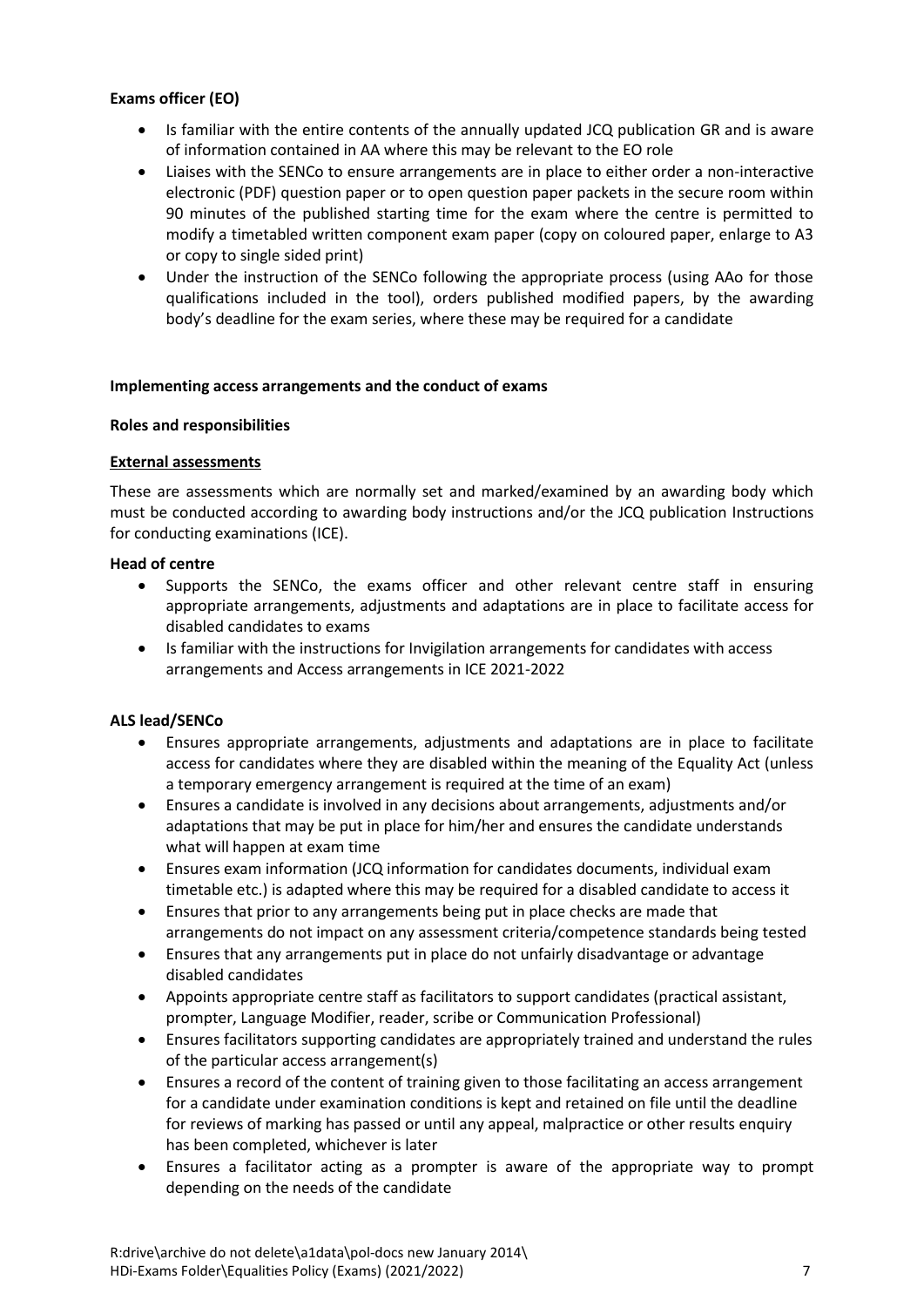- Liaises with the EO to ensure that invigilators are made aware of the Equality Act 2010 and are trained in disability issues
- Liaises with the EO where a facilitator may be required to support a candidate requiring an emergency (temporary) access arrangement at the time of exams
- $\bullet$

# **Exams officer**

- Understands and follows instructions for Invigilation arrangements for candidates with access arrangements and Access arrangements i[n ICE](http://www.jcq.org.uk/exams-office/ice---instructions-for-conducting-examinations) 2021-2022
- Liaises with other relevant centre staff regarding the provision of appropriate rooming and equipment that may be required to facilitate access for disabled candidates to exams
- Ensures where a person is appointed to facilitate an access arrangement, the person appointed is not normally the candidate's own subject teacher but where the candidate's own subject teacher has to be used, ensures a separate invigilator is always present
- Ensures where a person is appointed to facilitate an access arrangement, the person appointed is not a relative, friend, peer or private tutor of the candidate.
- Ensures invigilators supervising access arrangement candidates are trained in their role and understand the invigilation arrangements required for access arrangement candidates and the role of any facilitator
- Ensures cover sheets, where these are required by the arrangement are completed as required by facilitators
- Liaises with the SENCo and other relevant centre staff to ensure appropriate arrangements, adjustments and adaptations are in place to facilitate access for disabled candidates to exams
- Liaises with the SENCo to ensure exam information (JCQ information for candidates documents, individual exam timetable etc.) is adapted where this may be required for a disabled candidate to access it
- Liaises with the SENCo regarding the facilitation and invigilation of access arrangement candidates
- Liaises with the SENCo regarding rooming of access arrangement candidates
- Liaises with the SENCo to ensure that invigilators are made aware of the Equality Act 2010 and are trained in disability issues
- Ensures appropriate seating arrangements are in place where different arrangements may need to be made for a candidate to facilitate access to his/her exams
- Ensures candidates with access arrangements are identified on exam room seating plans and invigilators are informed of those candidates with access arrangements and made aware of the access arrangement(s) awarded
- Ensures invigilators are briefed prior to each exam session of the arrangements in place for a disabled candidate in their exam room
- Checks in advance of dated exams/assessments that modified paper orders have arrived (and if not will contact the awarding body to ensure that papers are available when required)
- Makes modifications that are permitted by the centre (a question paper copied onto coloured paper, an A4 to A3 enlarged paper or a paper printed on single sheets or where a question paper may need to be scanned into PDF format where a candidate is approved the use of a computer reader) that may be required and either accesses a non-interactive electronic (PDF) question paper or opens the exam question paper packet in the secure room no earlier than 90 minutes prior to the awarding body's published start time of the exam
- Provides cover sheets prior to the start of an exam where required for particular access arrangements and ensures that these have been fully completed before candidates' scripts are dispatched to examiners/markers
	- prints pre-populated cover sheets from AAO where this is required for particular arrangements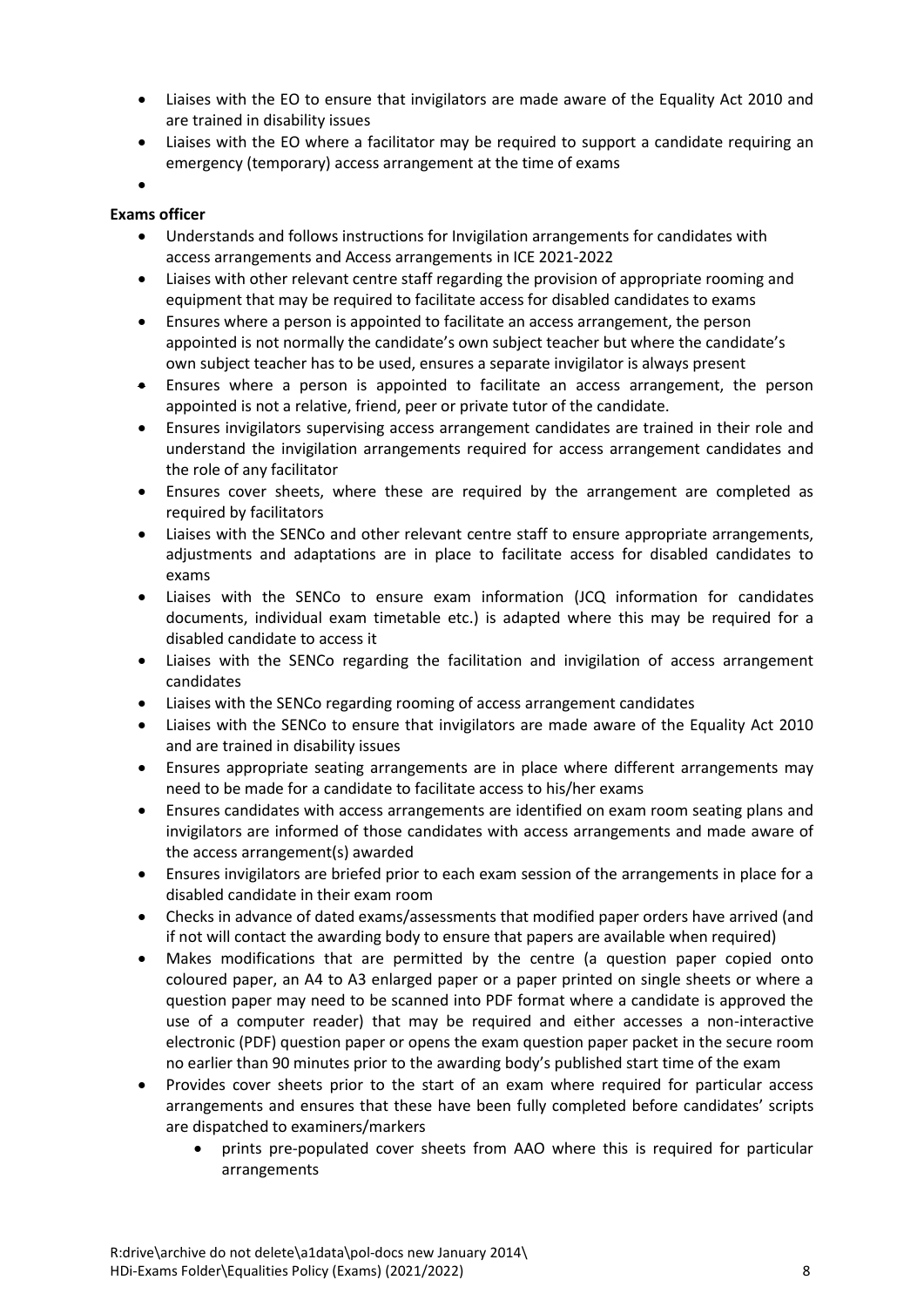- Has a process in place to deal with emergency (temporary) access arrangements as they arise at the time of exams in terms of rooming and invigilation
- Liaises with the SENCo where a facilitator may be required to support a candidate requiring an emergency (temporary) access arrangement at the time of exams
- Where required for emergency (temporary) access arrangements, applies for approval through AAO or through the awarding body where qualifications sit outside the scope of AAO

# **Access Arrangement Facilitator(s)**

- Monitors, in internal tests/mock exams, the use of arrangements granted to a candidate and where a candidate has never made use of the arrangement, may consider withdrawing the arrangement, provided the candidate will not be placed at a substantial disadvantage
- Liaises with the exams officer (EO) regarding facilitation and invigilation of access arrangement candidates in exams

#### **Other relevant centre staff**

- Support the SENCo and the exams officer to ensure appropriate arrangements, adjustments and adaptations are in place to facilitate access for disabled candidates to exams
- Staff responsible for **IT or other specialist equipment** that may need to be provided or adapted for a candidate
- Estates/site staff responsible for **rooms and non-specialist equipment** (chairs, tables, clocks etc.) used for exams that may need to be adapted for a candidate
- Senior staff responsible for the centre's **emergency evacuation procedures** and the arrangements that may need to be in place for a candidate with a disability who may need assistance when an exam room is evacuated
- The Head of Year liaises with the EO where a facilitator may be required to support a candidate requiring an **emergency (temporary) access arrangement** at the time of exams

#### <span id="page-8-0"></span>**Internal assessments**

These are non-examination assessments (NEA) which are normally set by a centre/awarding body, marked and internally moderated/standardised by the centre and externally moderated by the awarding body.

#### **ALS lead/SENCo**

- Liaises with teaching staff to implement appropriate access arrangements for candidates
- Ensures centre-delegated and awarding body approved arrangements are in place prior to a candidate taking his/her first formal supervised assessment
- Ensures facilitators supporting candidates are appropriately trained and understand the rules of the particular access arrangement(s)
- Ensures a candidate has had appropriate opportunities to practise using the access arrangement(s) before his/her first examination

#### **Teaching staff**

- Support the SENCo in implementing appropriate access arrangements for candidates
- Provide the SENCo with assessment schedules to ensure arrangements are put in place when required
- Liaise with the SENCo regarding assessment materials that may need to be modified for a candidate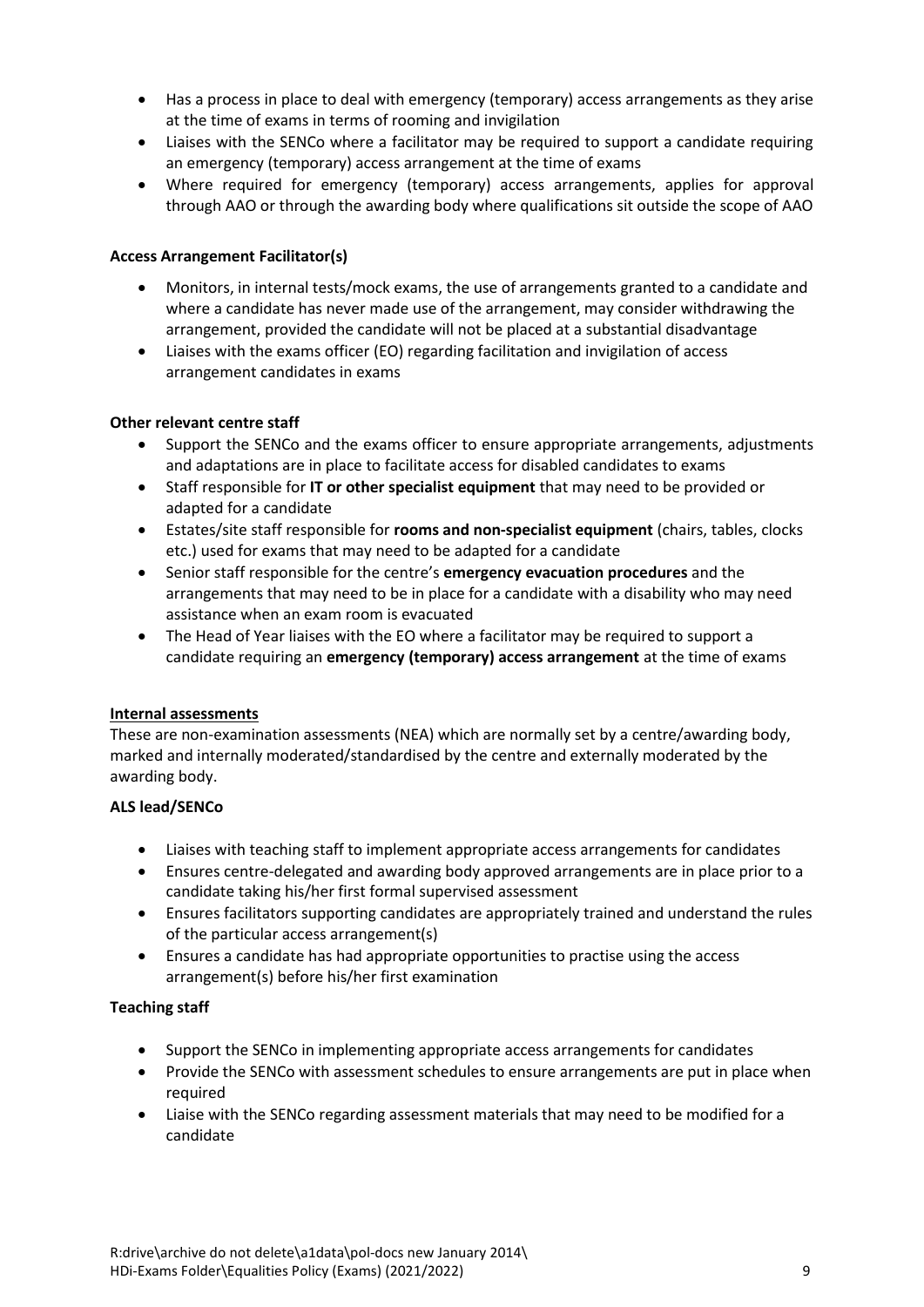# **Access arrangement facilitator(s)**

- Ensures candidates are aware of the access arrangements that are in place for their assessments
- Liaises with the teacher where a facilitator may be required to support a candidate requiring an emergency (temporary) access arrangement at the time of his/her formal supervised assessment

#### **Exams Officer**

Ensures cover sheets are completed as required by facilitators

#### **Internal exams**

These are exams or tests which are set and marked within the centre; normally a pre-cursor to external assessments.

#### **ALS lead/SENCo**

Liaises with teaching staff to implement appropriate access arrangements for candidates

#### **Teaching staff**

- Support the SENCo in implementing appropriate access arrangements for candidates
- Support the SENCo in implementing appropriate access arrangements for candidates
- Provide exam materials that may need to be modified for a candidate
- <span id="page-9-0"></span> Provide the SENCo with internal exam timetable to ensure arrangements are put in place when required

#### **Facilitating access - examples**

The following information confirms the centre's good practice in relation to the Equality Act 2010 and the conduct of examinations.

On a candidate by candidate basis, consideration is given to

- adapting assessment arrangements
- adapting assessment materials
- the provision of specialist equipment or adaptation of standard equipment
- adaptation of the physical environment for access purposes

The table provides example arrangements, adjustments and adaptations that are considered to meet the need(s) of a candidate and the actions considered/taken by the centre for the purposes of facilitating access.

| Example of candidate<br>need(s)                                                           | Arrangements<br>explored                                                            | Centre actions                                                                                                                                                                                                                                                                                                                                                                                                              |
|-------------------------------------------------------------------------------------------|-------------------------------------------------------------------------------------|-----------------------------------------------------------------------------------------------------------------------------------------------------------------------------------------------------------------------------------------------------------------------------------------------------------------------------------------------------------------------------------------------------------------------------|
| A medical condition<br>which prevents the<br>candidate from taking<br>exams in the centre | Alternative site<br>for the conduct of<br>examinations<br>Supervised rest<br>breaks | SENCo gathers evidence to support the need for the candidate to<br>take exams at home<br>Pastoral head provides written statement for file to confirm the<br>need<br>Approval confirmed by SENCo; AAO approval for both<br>arrangements not required<br>Pastoral head discussion with candidate to confirm the<br>arrangements should be put in place<br>EO submits 'Alternative site form' for timetabled written exams to |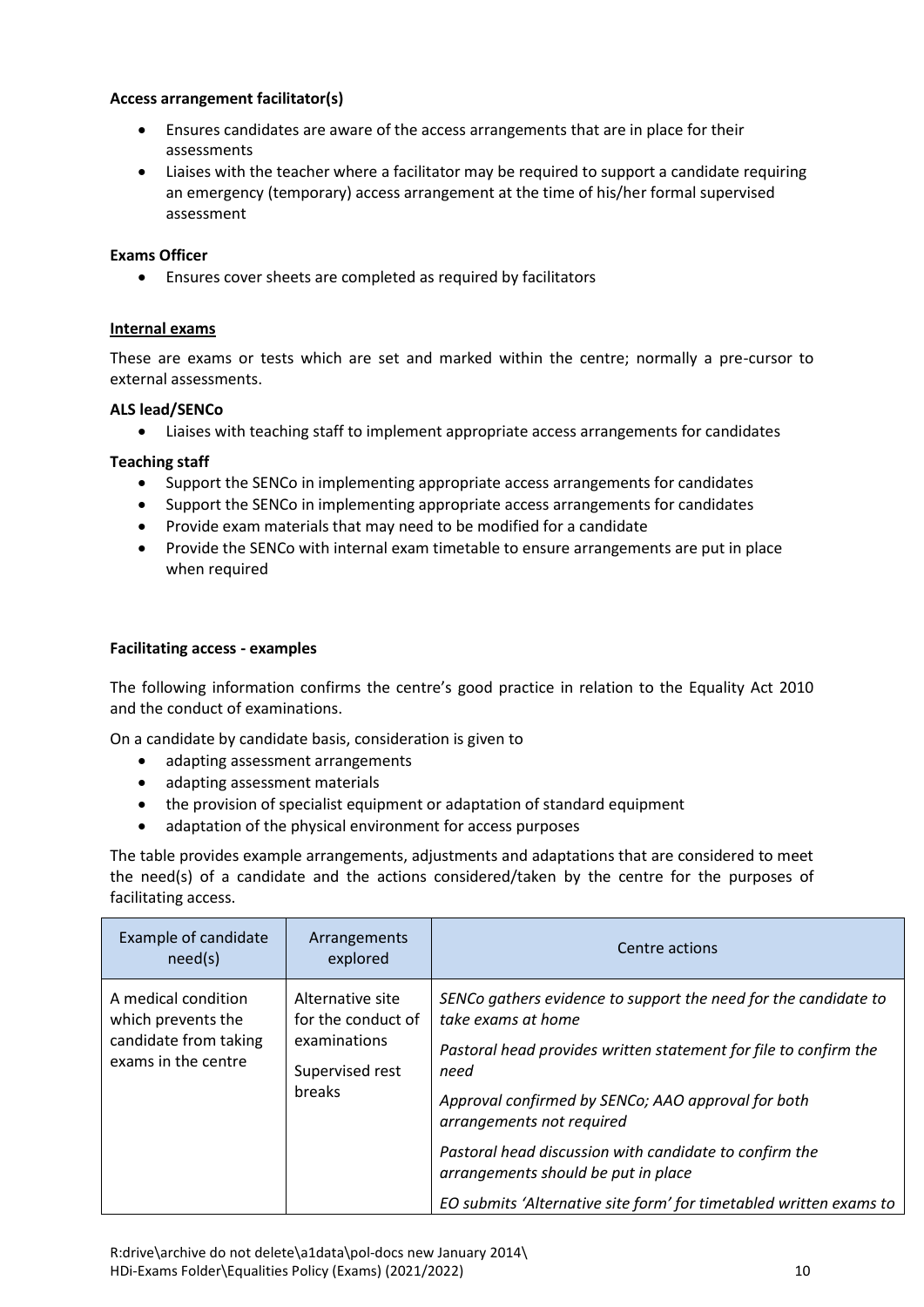|                                               |                                               | awarding body/bodies online using CAP                                                                                                                                                                                                                                                |
|-----------------------------------------------|-----------------------------------------------|--------------------------------------------------------------------------------------------------------------------------------------------------------------------------------------------------------------------------------------------------------------------------------------|
|                                               |                                               | An on-line submission must only be made for timetabled written<br>examinations in the following qualifications                                                                                                                                                                       |
|                                               |                                               | EO provides candidate with exam timetable and JCQ information<br>for candidates                                                                                                                                                                                                      |
|                                               |                                               | Pastoral head confirms with candidate the information is<br>understood                                                                                                                                                                                                               |
|                                               |                                               | Pastoral head agrees with candidate that prior to each exam will<br>call to confirm fitness to take exam                                                                                                                                                                             |
|                                               |                                               | EO allocates invigilator(s) to candidate's timetable; confirms time<br>of collection of exam papers and materials                                                                                                                                                                    |
|                                               |                                               | Invigilator monitors candidate's condition for each exam and<br>records any issues on incident log                                                                                                                                                                                   |
|                                               |                                               | Invigilator records rest breaks (time and duration) on incident log<br>and confirms set time given for exam                                                                                                                                                                          |
|                                               |                                               | Invigilator briefs EO after each exam on how candidate's<br>performance in exam may have been affected by his/her<br>condition                                                                                                                                                       |
|                                               |                                               | EO discusses with pastoral head if candidate is eligible for special<br>consideration (candidate present but disadvantaged)                                                                                                                                                          |
|                                               |                                               | EO processes request(s) for special consideration where<br>applicable; incident log(s) provides supporting evidence                                                                                                                                                                  |
|                                               |                                               | Pastoral head informs candidate that special consideration has<br>been requested                                                                                                                                                                                                     |
| Persistent and<br>significant difficulties in | Reader/computer<br>reader                     | Confirms candidate is disabled within the meaning of the Equality<br>Act 2010                                                                                                                                                                                                        |
| accessing written text                        | 25% Extra time                                | Papers checked for those testing reading                                                                                                                                                                                                                                             |
|                                               | Separate<br>invigilation within<br>the centre | Computer reader/examination reading pen sourced for use in<br>papers (or sections of papers) testing reading OR up to 50% extra<br>time awarded                                                                                                                                      |
|                                               |                                               | A short concise file note produced on centre headed paper, signed<br>and dated kept on file, confirming the nature of the candidate's<br>impairment and that the use of a computer reader and/or a<br>reader reflects his/her normal and current way of working within<br>the centre |
|                                               |                                               | (25% Extra time - Form 8 completed as appropriate)                                                                                                                                                                                                                                   |
|                                               |                                               | Supporting evidence, AAO approval and signed candidate<br>personal data consent form kept on file                                                                                                                                                                                    |
| Significant difficulty in<br>concentrating    | Prompter<br>Separate<br>invigilation within   | Gathers evidence to support substantial and long term adverse<br>impairment                                                                                                                                                                                                          |
|                                               |                                               | Confirms with candidate how and when they will be prompted                                                                                                                                                                                                                           |
|                                               | the centre                                    | Briefs invigilator to monitor candidate and the method of<br>prompting (call out his name to bring his attention back to the                                                                                                                                                         |